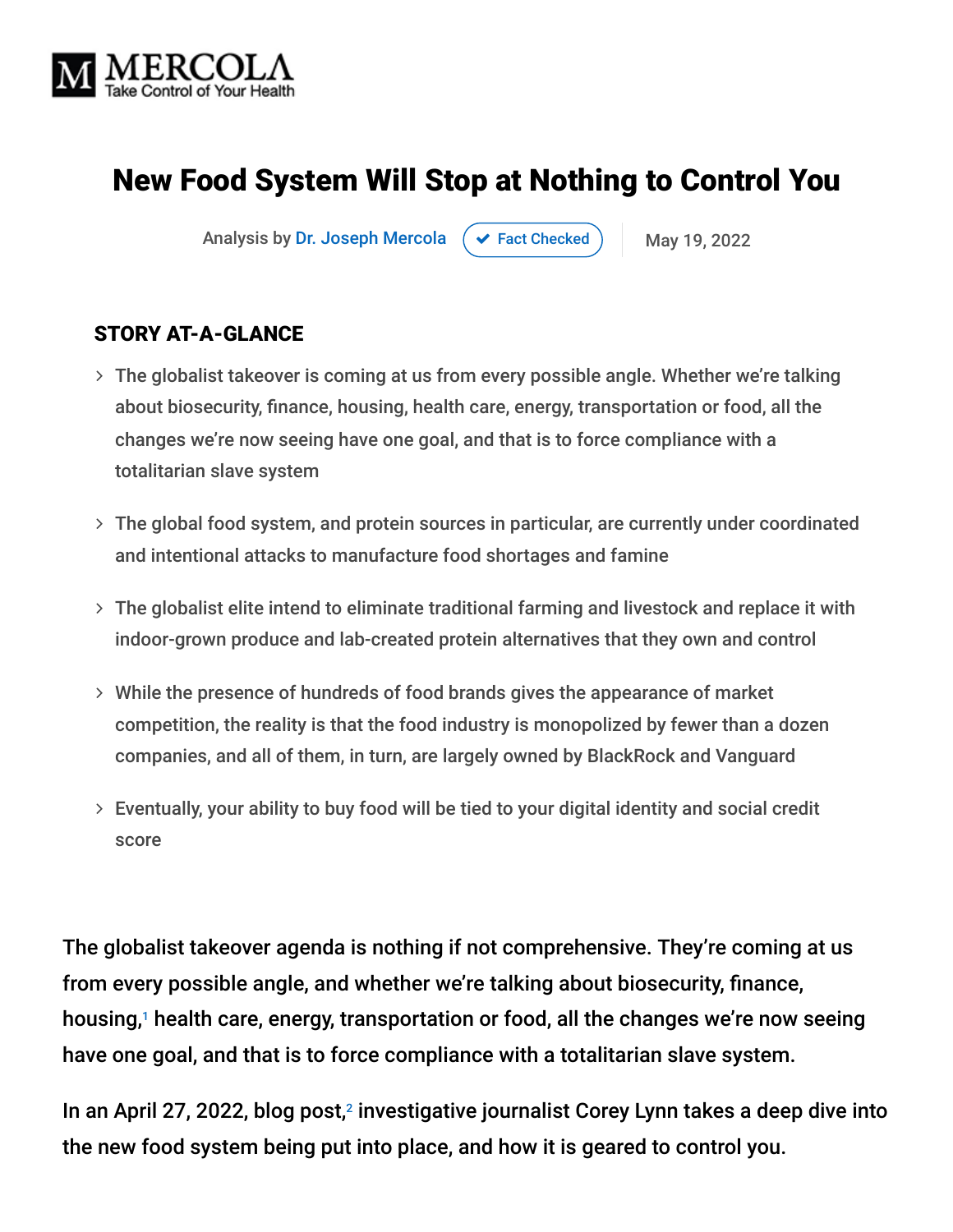*"'Who controls the food supply controls the people; who controls the energy can control whole continents; who controls money can control the world.' This famous quote by Henry Kissinger is ringing more and more true by the week,"* Lynn writes.<sup>3</sup>

*"The globalists already control the majority of the money, are moving ever so swiftly to convert the energy system over into systems they are all invested in, and have been taking drastic measures to control the food industry while running much of it under the radar. If they control the seeds they control the food, and if they control the food they can use the digital ID to control consumer access to the food.*

*While a rash of fires suddenly destroy food processing, meat, and fertilizer plants, during a time where farmers are hurting and supply chain issues are kicking in, an entire traceable food infrastructure system has already been built in multiple cities and is making its way across the globe ...*

*The USDA and FDA have already approved lab grown meat, genetically modified cattle, and are funding the globalists to research and develop cellular agriculture as well as indoor growers and genetics companies ...*

*Union Pacific is mandating railroad shipping reductions by 20% impacting CF Industries Holdings, the world's largest fertilizer company. Vanguard, BlackRock and State Street happen to be the top shareholders of Union Pacific, and BlackRock and Vanguard are in the top three shareholders of CF Industries Holdings.*

*By mapping some of the largest vertical farms, it reveals the crops, grocery stores involved, locations and billions pouring in by globalist investors and shareholders. It quickly becomes evident that this is the global plan to control all produce — ingredients that go into all food products."*

## The Secret Monopoly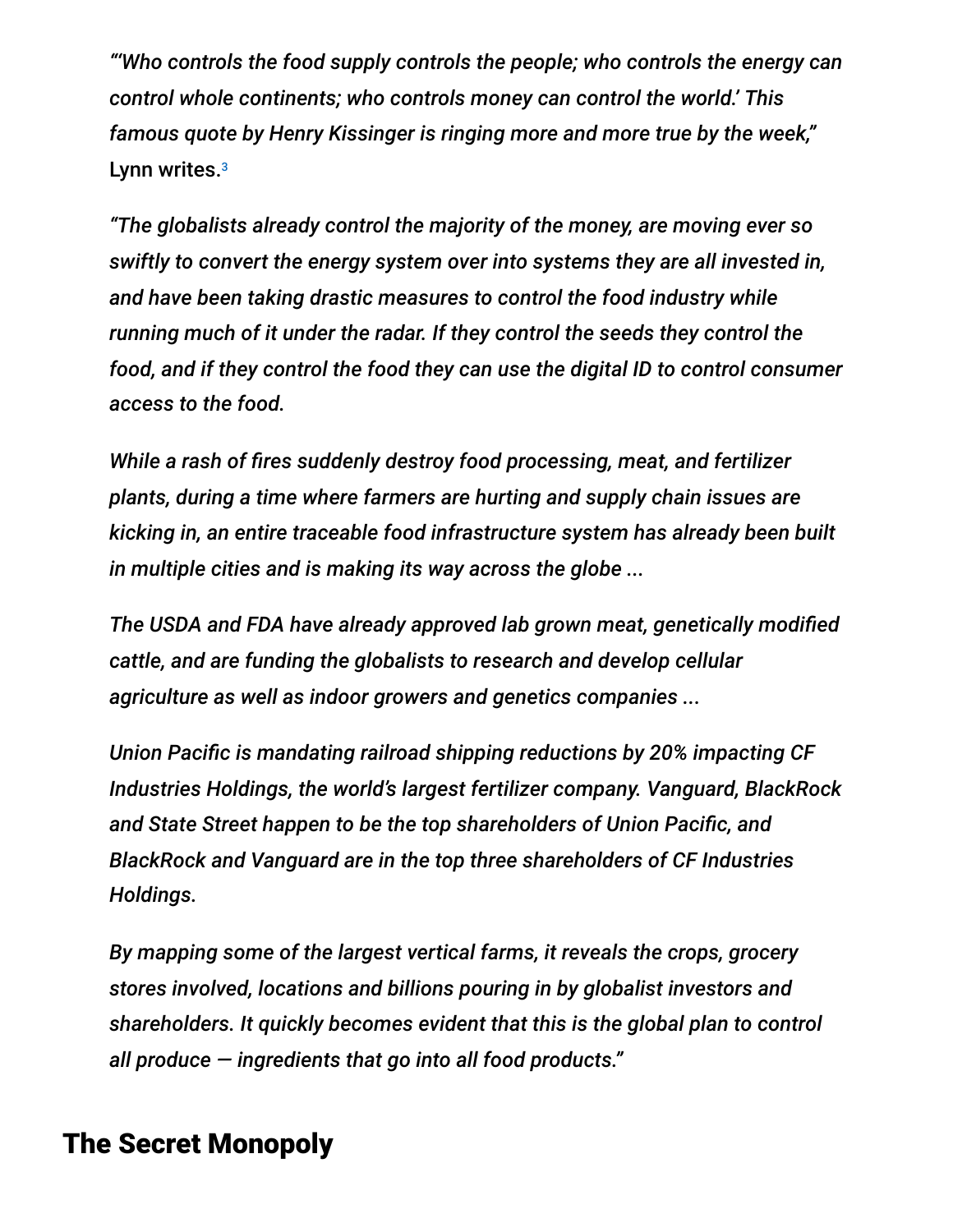As noted by Lynn, this monopoly has been locked into place over the course of many years. Slowly but surely, the monopoly has grown, under the radar of public consciousness, which in turn has resulted in food getting simultaneously more expensive and less accessible. 4

Now, as the final pieces are being put into place, many are waking up to the realization that we've been massively fooled and are now at the mercy of a figurative "handful" of unelected people whose megalomania is unsurpassed in human history.

**<sup>66</sup>** Combined, the three largest investment firms in the world RlackRock Vanguard and State Street have **world, BlackRock, Vanguard and State Street, have ownership in nearly 90% of all S&P 500 firms. Through their investment holdings they secretly wield monopoly control over ALL industries, so the idea that there is competition anywhere in the marketplace is really just a clever illusion."**

While the presence of hundreds of food brands gives the appearance of market competition, the reality is that the food industry is monopolized by fewer than a dozen companies,<sup>5</sup> and all of them, in turn, are largely owned by BlackRock and Vanguard. The growing fake meat market is similarly dominated by a very small number of large food giants<sup>6</sup> which, again, are owned by BlackRock and Vanguard.

BlackRock alone holds \$10 trillion in assets,<sup>7</sup> up from \$6 trillion in 2017.<sup>8</sup> Combined, the three largest investment firms in the world, BlackRock, Vanguard and State Street, have ownership in nearly 90% of all S&P 500 firms. 9

Through their investment holdings they secretly wield monopoly control over ALL industries, so the idea that there is competition anywhere in the marketplace is really just an illusion. You never learned about their ever-expanding monopoly because they also own the centralized media.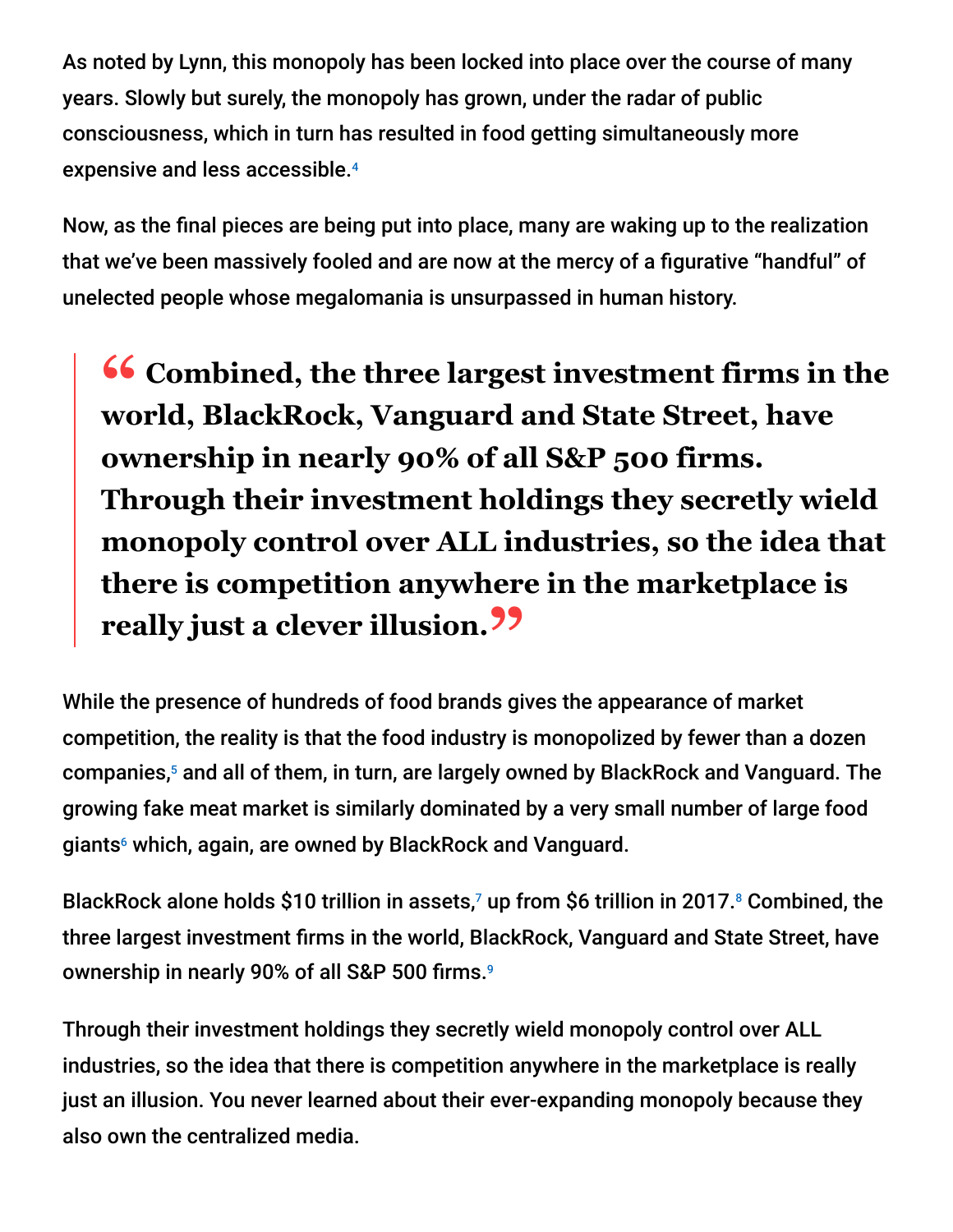It's hard to tell which of the two is more influential. Vanguard owns a large share of Blackrock. Owners and stockholders of Vanguard include Rothschild Investment Corp,<sup>10</sup> Edmond De Rothschild Holding, $11$  the Italian Orsini family, the American Bush family, the British Royal family, the du Pont family, and the Morgan, Vanderbilt and Rockefeller families. 12,13

Blackrock, meanwhile, has been called the "fourth branch of government," as they are the only private firm that has financial agreements to lend money to the central banking system. 14

## Food Security Is Undermined by Patentable Food

In 2014, the U.S. Congress established the Foundation for Food and Agriculture Research Act (FFAR) through the Farm Bill. After siphoning off \$200 million in taxpayer funds to get the foundation started, FFAR became a nongovernmental not-for-profit organization. Bill Gates is one of its funders, and its first board of directors included deputy director Dr. Robert Horsch of the Bill & Melinda Gates Foundation. 15

The mission of FFAR is to "connect funders, researchers and farmers through publicprivate partnerships to support audacious research addressing the biggest food and agriculture challenges."<sup>16</sup> In reality, it's been used to undermine food security by increasing reliance on gene-edited and patentable foods.

In April 2019, FFAR launched the Precision Indoor Plants (PIP) Consortium, a publicprivate partnership of indoor growers, breeders and genetics companies with the shared goal of advancing speed-breeding and altering plant chemicals responsible for flavor, nutrition and medicinal value. Five key crops being worked on are lettuce, tomatoes, strawberries, cilantro and blueberries.

In August 2020, Monsanto/Bayer helped found a startup called Unfold, which develops new vegetable seed varieties specifically geared for vertical farms. According to Lynn, "GMOs already account for 75 to 80% of food Americans consume,"<sup>17</sup> and once fresh produce is under patent, that percentage will inch closer to 100%.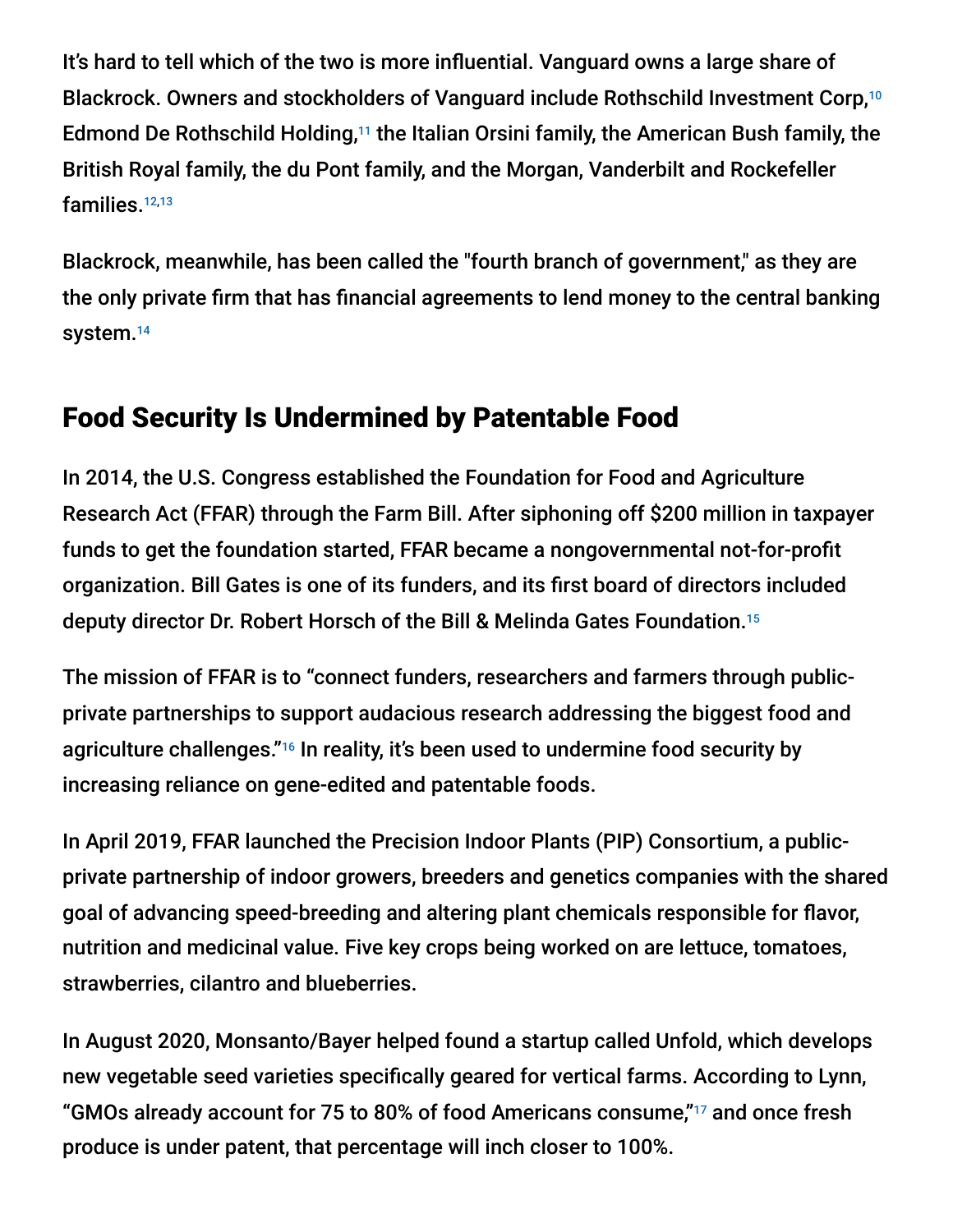The University of California is also working on plant-based mRNA vaccines. The idea there is to disseminate vaccines through the conventional food supply, $^{18}$  which puts a whole new spin on the old adage to "Let thy food be thy medicine."

*"Bill Gates insists that droughts and climate change is destroying our ability to farm and that the future will consist of populations moving into metropolitan cities where indoor vertical farming is necessary to feed people.*

*If this is the case, why has he acquired 242,000 acres of farmland over the past decade while simultaneously investing in indoor vertical farming? Who gets to sit at the table with healthy produce served up by Gates while the rest of the population eats gene-edited produce from locked-down facilities, delivered to their local grocery store, and accessed only through a digital ID?"* Lynn asks. 19

*"Meanwhile, the Consultative Group of International Agriculture Research (CGIAR) holds the world's largest private seed banks consisting of 10% of the worldwide germplasm across the globe, which is controlled by the Bill & Melinda Gates Foundation, Rockefeller and Ford Foundations, and World Bank, managing 768,576 accessions of hijacked farmers seeds ...*

*[W]hat's going to happen to the farmers when these astronomically enormous indoor vertical farm facilities have taken over every major city, locked in contracts with all major grocery store chains, and are funded by some of the same billionaire globalists who are seeking to control human beings through every industry for their fourth industrial revolution?*

*It's a legitimate concern. Add 'gene-editing,' 'smart,' 'traceable,' and 'net zero' to the production of these facilities, and the fact that they are still moving full speed ahead on digital IDs and currency, and it becomes even more concerning ...*

*Whereas this provides a lot of explanation on the absolute intentional demolition to all of our farmers on the seed, vegetable, and produce front,*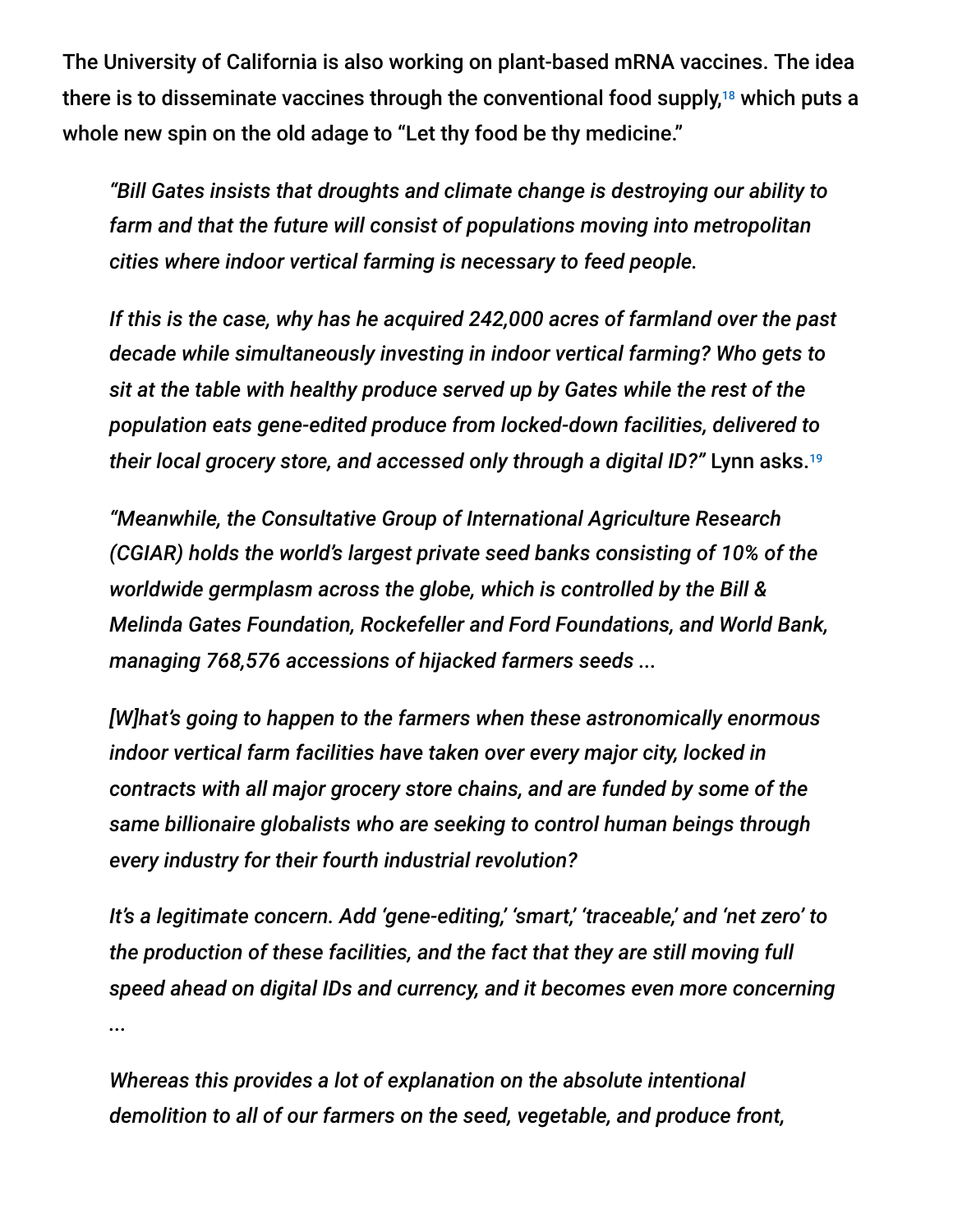*people should also be aware of what's been taking place with cattle ranchers and the globalists' plan to take over the meat industry as well."*

## Controlled Demolition of the Protein Supply Is Underway

As I explained in yesterday's weaponized bird flu article, alleged outbreaks of bird flu and COVID-19 in food animals, along with drought and fertilizer shortages, have led to the mass culling of flocks $^{20}$  and cattle herds $^{21}$  around the world. So much so, we're now told to expect egg, $^{22}$  poultry and meat shortages. $^{23}$ 

Add to that a global fertilizer shortage that is limiting the amount of animal feed that can be produced this year, and the curious decision to limit U.S. fertilizer shipments on trains, which restricts distribution and raises the cost of what little remains. Experts predict it may take up to three years to replenish global grain stocks, $^{24}$  and in the meantime, farmers won't have a readily available supply to feed their livestock.

Canada-based Nutrien Ltd., the world's largest fertilizer company, recently warned the shortage is likely to extend into 2023. The price of fertilizer has also "skyrocketed to absurd heights that have never been seen before," The Economic Collapse Blog reports. 25

The U.S. and U.K. are also paying farmers to not farm all their available land, California is paying farmers to grow less, ostensibly to save water, and the U.K. is encouraging farmers to retire by offering them a lump sum of  $£100,000 -$  all while publicly predicting looming food shortages.<sup>26</sup> On top of that, the two largest water reservoirs in California have also fallen to "critically low levels" and wildfires are devastating agricultural land across the western half of the U.S. 27

Food production is being blatantly attacked and irrationally restricted on so many fronts, it's clearly an intentional demolition of primary protein sources $^{28}$  – meat, egg and dairy.

*"February 1, 2016 the Good Food Institute was launched ... with funding from the Bill & Melinda Gates Foundation, the Open Philanthropy Project, and Y Combinator, with the goal to 'reimagine meat production,'"* Lynn writes. 29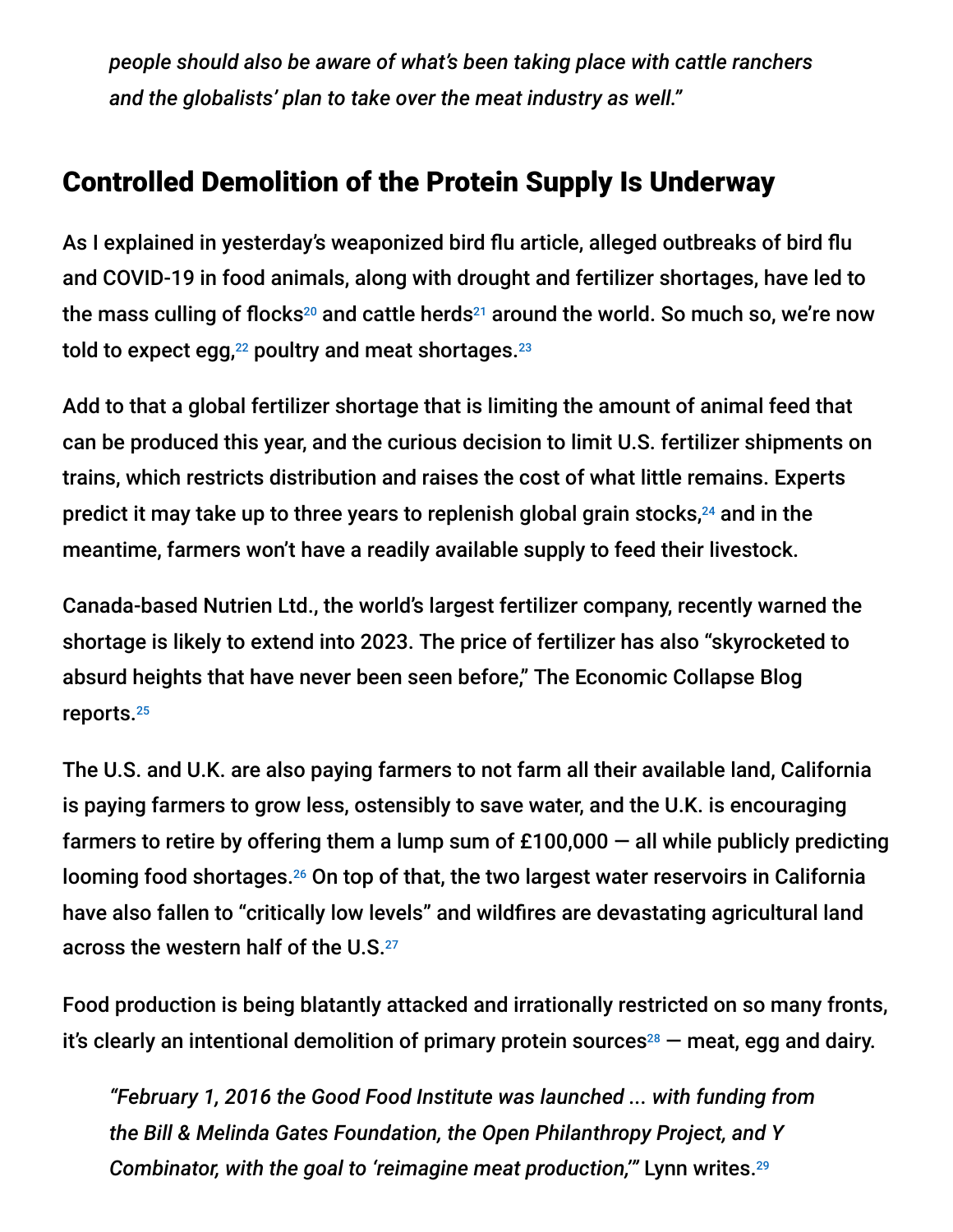*"In October 2021, the Good Food Institute celebrated the USDA's \$10 million grant for the creation of the first-ever National Institute for Cellular Agriculture at Tufts University so they can back researchers in manufactured meat.*

*To be certain all of these goals are locked into place and the UN 2030 agenda is achieved, disrupting the fertilizer industry, food supply chain, and a rash of coincidental fires to food processing plants sure would help to seal the deal, wouldn't it?"*

## The Emperor Has No Clothes

In a blatantly self-serving gesture, Gates has publicly called for the West to quit eating beef and transition to lab-grown meats, ostensibly to address climate change. He's also railed against legislative attempts to make sure fake meats are properly labeled, since labeling would slow down public acceptance.<sup>30</sup>

Not surprisingly, Gates is financially invested in several faux meat companies.<sup>31,32,33</sup> As luck or godlike foresight would have it, he's also invested in genetically engineered fertilizer alternatives.<sup>34</sup> Lynn writes: 35

*"Bill Gates explained his love for fertilizer in 2018 while in Tanzania. 36 Coincidentally, Gates-led and Rockefeller-funded Alliance for a Green Revolution in Africa (AGRA) has been an epic fail, with a first ever evaluation* report $^{37}$  that came out on February 28, 2022 after a 15-year effort with bold *claims to rescue Africa's small farmers.*

*Their false promise to 'double yields and incomes for 30 million farming households by 2020' was removed from their website in June 2020 after an assessment by Tufts University revealed little evidence of progress, and in fact showed a 31% increase in hunger.*

*Evaluators stated there were many deficiencies and AGRA's reporting and monitoring data was weak. Even the German government is considering pulling funding from AGRA over their pesticide use, which is ironic because Gates*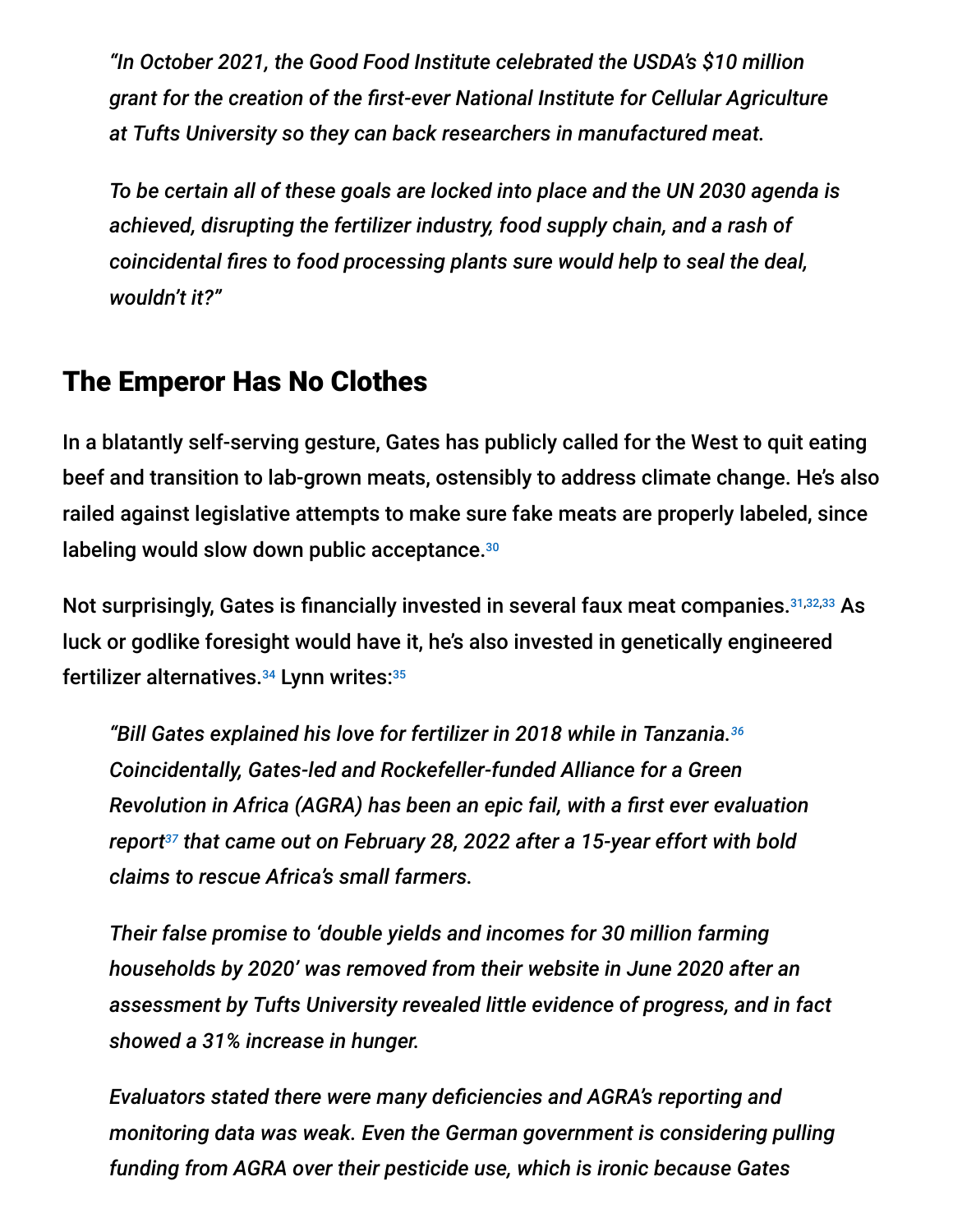*claims we need to remove pesticides in the U.S. and move to indoor vertical farming ...*

*One of AGRA's biggest achievements was their participation in 72 agricultural policy reforms in 11 African countries, pertaining to seed, fertilizer and market access. Laws were created to protect intellectual property rights for 'certified' seeds, as penalties were created for open-source seed sharing.*

*Imagine being a farmer, homesteader or gardener and having to share and trade seeds on the black market so you don't get penalized. Anyone who believes they won't try this in the U.S. is kidding themselves, especially since the globalists hold the largest private seeds banks, and invest in the largest commercial seed companies ...*

*On March 17, 2022, a notice was published to the U.S. Federal Register* 38*seeking comments by May 16, 2022 on Competition and Intellectual Property System: Seeds and Other Agricultural Inputs. Remember to read through the proper lens when reviewing this notice that derived from an executive order signed by Biden in July, 2021 on promoting competition in the American economy.*

*Their ultimate goal — every human being, every piece of food, resource, and product on this planet will be tracked and traced via blockchain. This isn't a theory — it is their goal. In July, 2021, the FDA released their 'New Era of Smarter Food Safety' which consists of using tech-enabled traceability for a digital, traceable food system, from farm to plate using blockchain.*

*A digital identity to grant access to establishments, control financial spending, and trace everyone's moves has been rolling out on multiple fronts, including the vaccine ID passport. Eventually they will try to move toward a chip, as it will be easier with biometrics being installed everywhere ...*

*There is no way to sugarcoat this system they are implementing. Whereas vertical farming is brilliant in many ways, and could be beneficial on a smaller*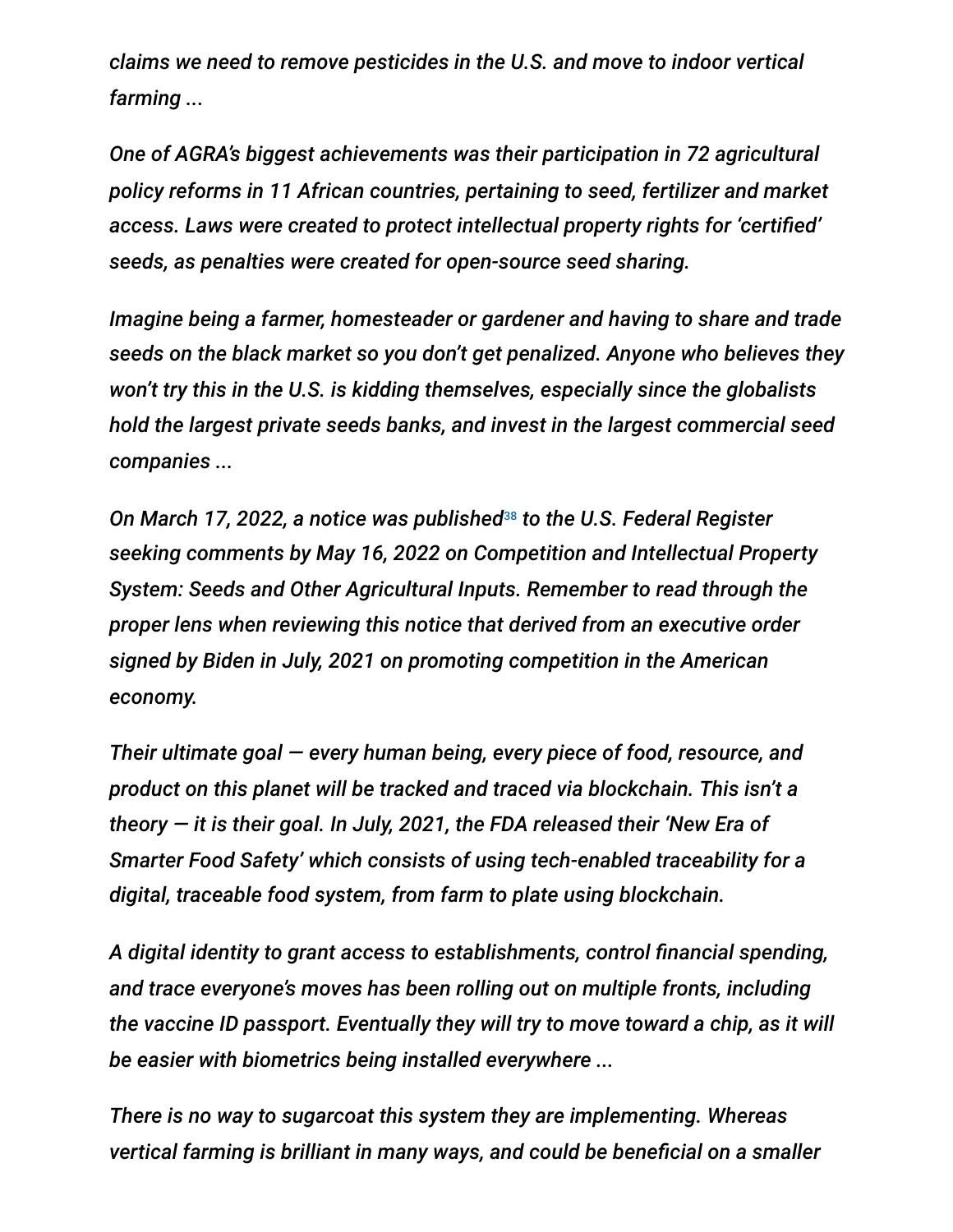*scale in communities, the fact that this is the global agenda to remove farms and control all produce by the globalists themselves, makes is incredibly concerning ...*

*We must work together to find a way forward and continue to say no to the digital ID they are creating to control our access and spending, while building self sufficiency and security together."*

For solutions to this rapidly approaching dystopian future, review my previous article, "**[Why Food Prices Are Expected to Skyrocket](https://takecontrol.substack.com/p/food-shortages-price-increases?s=w)**," and Lynn's article "Finding Sources of Fresh Food." 39

Part of the answer is to grow your own food, to the best of your ability. Another part is to support local growers by buying their produce, or else they'll get pushed out. Starting local co-ops and community gardens can also go a long way toward creating food security in the long term.

At the same time, we also have to reject globalist solutions like fake meat, gene-edited beef, GMO foods and all the rest of it. It's time to recognize that none of their solutions are for our benefit. They're for our detriment. The World Economic Forum has declared that by 2030, you will own nothing. They mean it. They will take everything from us, including the right to grow our own food, if we let them.

#### **Sources and References**

- <sup>1</sup> [Investment Watch June 11, 2021](https://www.investmentwatchblog.com/blackrock-is-buying-every-single-family-house-they-can-find-paying-20-50-above-asking-price-and-outbidding-normal-home-buyers/)
- 2, 3, 15, 17, 18, 19, 29, 33, 35 [Corey's Digs April 27, 2022](https://www.coreysdigs.com/global/new-controlled-food-system-is-now-in-place-and-they-will-stop-at-nothing-to-accelerate-their-control/)
- <sup>4</sup> [Civil Eats February 17, 2021](https://civileats.com/2021/02/17/op-ed-monopolies-in-the-food-system-make-food-more-expensive-and-less-accessible/)
- <sup>5</sup> [Sparkline Capital September 16, 2020](https://www.sparklinecapital.com/post/monopolies-are-distorting-the-stock-market)
- <sup>6</sup> [Civil Eats September 22, 2021](https://civileats.com/2021/09/22/op-ed-giant-meat-and-dairy-companies-are-dominating-the-plant-based-protein-market/)
- <sup>7</sup> [Jacobin March 22, 2022](https://jacobinmag.com/2022/03/index-funds-blackrock-vanguard-stocks-ownership-democracy-concentration)
- <sup>8</sup> [Financial Post December 4, 2017](https://financialpost.com/investing/a-20-trillion-blackrock-vanguard-duopoly-is-investings-future)
- <sup>9</sup> [The Conversation May 10, 2017](https://theconversation.com/these-three-firms-own-corporate-america-77072)
- <sup>10</sup> [Fintel Rothschild](https://fintel.io/so/us/vig/rothschild-investment-corp-il)
- <sup>11</sup> [Fintel Edmond De Rothschild](https://fintel.io/so/us/vig/edmond-de-rothschild-holding)
- <sup>12</sup> [SGT Report May 6, 2021](https://www.sgtreport.com/2021/05/only-two-companies-vanguard-and-blackrock-control-the-planet-while-worlds-richest-1-own-82-of-worlds-wealth/)